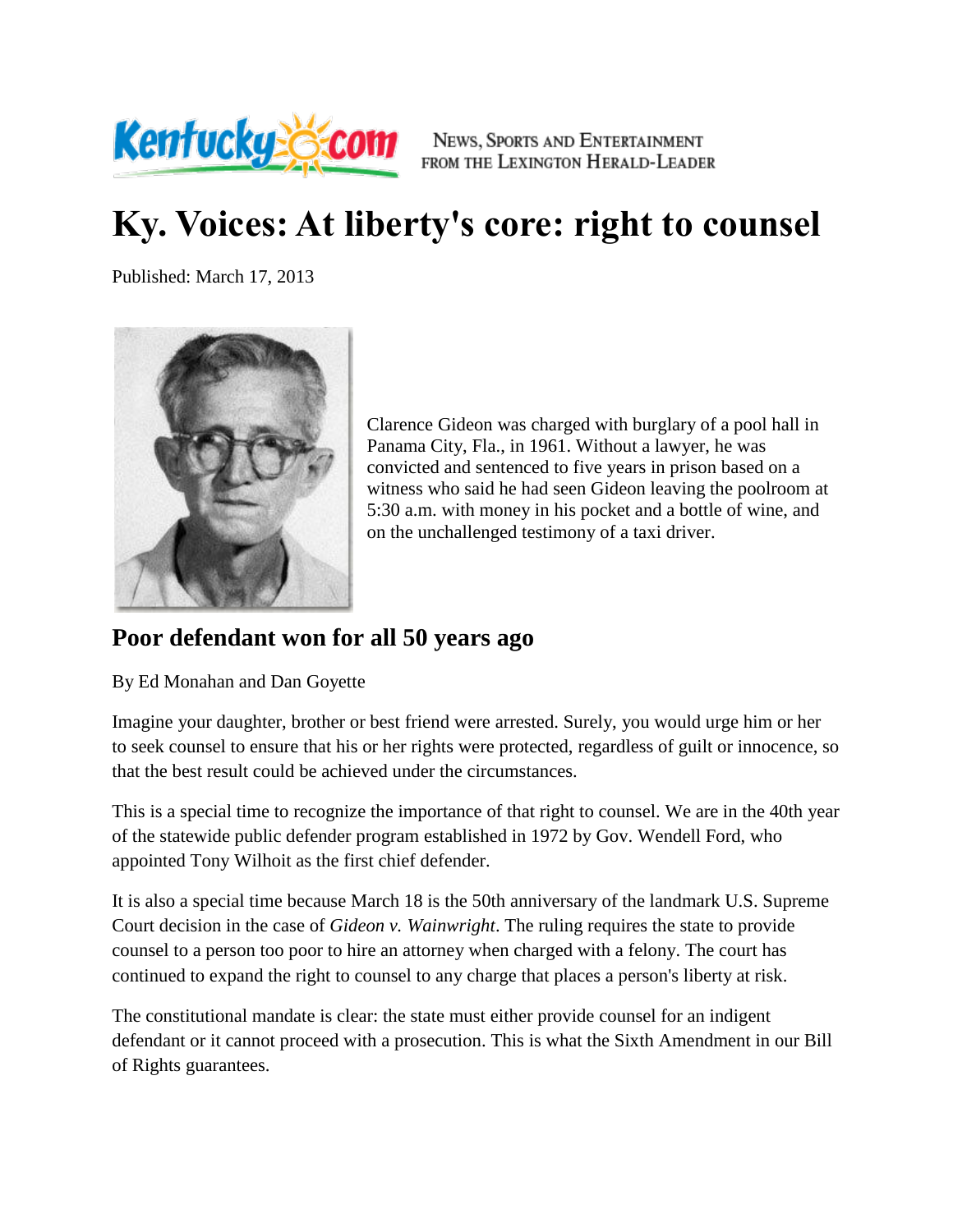Like doctors, teachers and accountants, lawyers are professionals who help lay persons when they are in need or something significant is at risk. Most importantly, though, lawyers protect our liberty. That is what is at stake in criminal cases. Individual liberty is the core American value.

Our American ideal is radical in this sense: each person is entitled to due process, even those without money. Never has the world seen such an ideal embodied in law, preserved and put into practice in this ongoing American experiment of which we are still a part.

The nobility of our American values is exceptional. The application of our values involves a web of complexities and can be challenging.

Clarence Gideon was charged with burglary of a pool hall in Panama City, Fla., in 1961. Without a lawyer, he was convicted and sentenced to five years in prison based on a witness who said he had seen Gideon leaving the poolroom at 5:30 a.m. with money in his pocket and a bottle of wine, and on the unchallenged testimony of a taxi driver.

After the U.S. Supreme Court held it was unconstitutional to try a man for a felony without giving him a lawyer on request, Gideon was retried, this time with a lawyer.

In Gideon's first trial, the taxi driver said Gideon asked to be picked up at the pool room at 2 a.m. The prosecutor asked the driver, "Did Mr. Gideon say anything when he got in the cab?" And the driver answered, "Yes. He said, 'Do not tell anyone you picked me up.'" There was no questioning by the unrepresented Gideon.

At Gideon's second trial, however, Gideon's lawyer did question the taxi driver. He asked, "Had he ever said that to you before?" "Oh yes," the taxi driver answered, "he said that to me every time I picked him up." "Why?"... "I think it was some kind of woman trouble."

This time Gideon was found not guilty.

Lawyers made a difference for Gideon, and they make a difference in our American system of justice, which has at its core a revolutionary devotion to liberty.

The anniversary of the Gideon decision is an occasion to renew our support for a statewide public defender program that protects the liberty of all Kentuckians.

Public defenders lower the cost of incarceration for counties and states by:

- Providing representation at first appearances in court and advocating for pretrial release;
- Advocating for appropriate sentences based on the facts of the case;

• Developing alternative sentencing options that avoid incarceration and provide individually based treatment that reduces recidivism.

• Assisting clients upon adjudication with re-entry needs, including employment and housing;